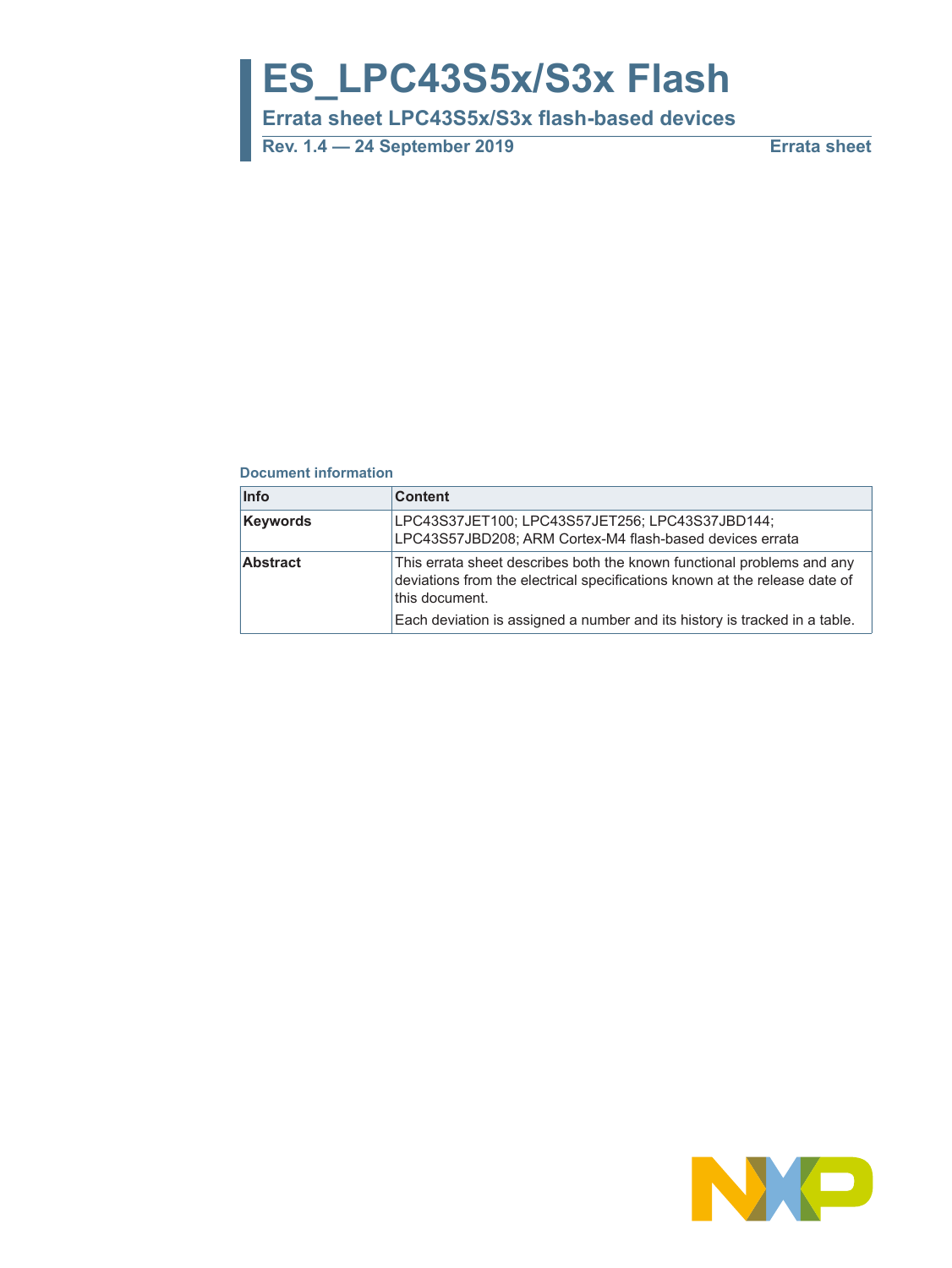## **NXP Semiconductors ES LPC43S5x/S3x Flash**

#### **Errata sheet LPC43S5x/S3x flash-based devices**

#### **Revision history**

| <b>Rev</b> | <b>Date</b> | <b>Description</b>                                                                                                                           |
|------------|-------------|----------------------------------------------------------------------------------------------------------------------------------------------|
| 1.4        | 20190924    | Added Rev B.<br>• Updated for device revision with copper wire conversion.                                                                   |
| 1.3        | 20180307    | Added USBROM.3.                                                                                                                              |
| 1.2        | 20160420    | Added RTC.1.                                                                                                                                 |
| 1.1        | 20151023    | Removed PWR.1. Increased I/O current in the BGA 256 package for M4 was assembly<br>related and did not go into production.<br>Added RESET.2. |
|            | 20150213    | Initial version.                                                                                                                             |

## **Contact information**

For more information, please visit: **http://www.nxp.com**

For sales office addresses, please send an email to: **salesaddresses@nxp.com**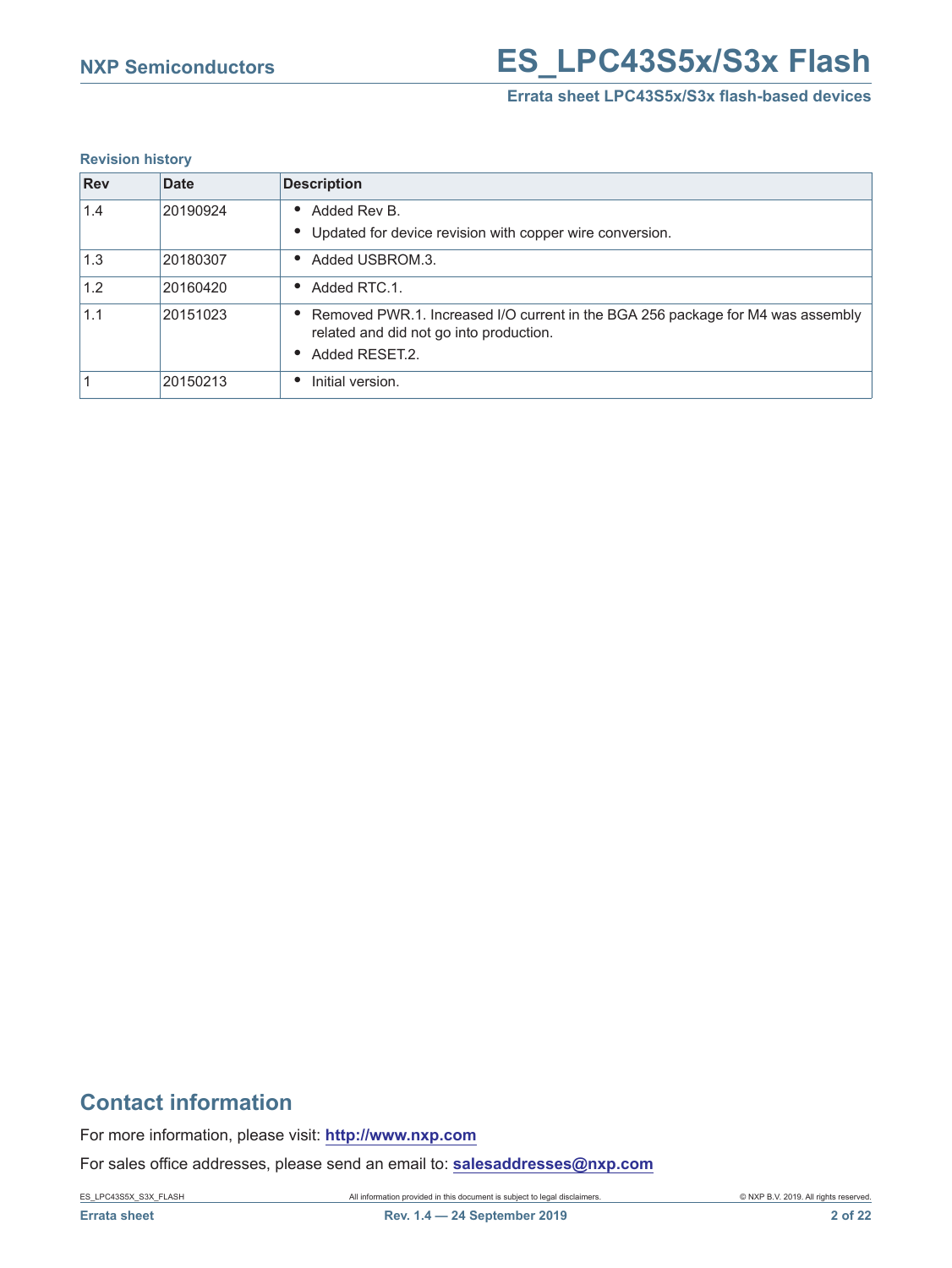## <span id="page-2-0"></span>**1. Product identification**

The LPC43S5x/3x flash-based devices (hereafter referred to as 'LPC43xx') typically have the following top-side marking:

LPC43xxxxxxxx

xxxxxxxx

xxxYYWWxR[x]

The last/second to last letter in the last line (field 'R') will identify the device revision. This Errata Sheet covers the following revisions of the LPC43xx flash-based devices:

| <b>Device revision table</b> | Table 1. |  |  |  |
|------------------------------|----------|--|--|--|
|------------------------------|----------|--|--|--|

| <b>Revision identifier (R)</b> | <b>Revision description</b> |
|--------------------------------|-----------------------------|
| l'A'                           | Initial device revision.    |
| l'B                            | Second device revision.     |

Field 'YY' states the year the device was manufactured. Field 'WW' states the week the device was manufactured during that year.

### <span id="page-2-1"></span>**2. Errata overview**

#### **Table 2. Functional problems table**

| <b>Functional</b><br>problems | <b>Short description</b>                                                                                                         | <b>Revision identifier</b> | <b>Detailed description</b> |
|-------------------------------|----------------------------------------------------------------------------------------------------------------------------------|----------------------------|-----------------------------|
| EEPROM.2                      | Reset values for the RWSTATE and WSTATE registers<br>in the EEPROM block are different from what is shown<br>in the user manual. | 'A', 'B'                   | Section 3.1                 |
| EMC.1                         | Operating frequency of EMC lower than data sheet<br>value.                                                                       | 'A', 'B                    | Section 3.2                 |
| I2C.1                         | In the slave-transmitter mode, the device set in the<br>monitor mode must write a dummy value of 0xFF into<br>the DAT register.  | 'A', 'B                    | Section 3.3                 |
| SRAM.1                        | SRAM in deep sleep and power down modes may lose<br>state.                                                                       | 'A', 'B                    | Section 3.4                 |
| USB.1                         | USB0 unable to communicate with low-speed USB<br>peripheral in host mode when using full-speed hub.                              | 'A', 'B                    | Section 3.5                 |
| USB.2                         | The USB SOF Event may fire earlier than expected<br>and/or a false interrupt may be generated.                                   | 'A', 'B                    | Section 3.6                 |
| USBROM.1                      | Nested NAK handling of EP0 OUT endpoint.                                                                                         | 'A', 'B                    | Section 3.7                 |
| USBROM.2                      | Isochronous transfers.                                                                                                           | 'A', 'B                    | Section 3.8                 |
| USBROM.3                      | USB full-speed device fail in the Command/Data/Status<br>Flow after bus reset and bus re-enumeration.                            | 'A', 'B                    | Section 3.9                 |
| SD/MMC.1                      | Data CRC error returned on CMD6 command.                                                                                         | 'A', 'B                    | Section 3.10                |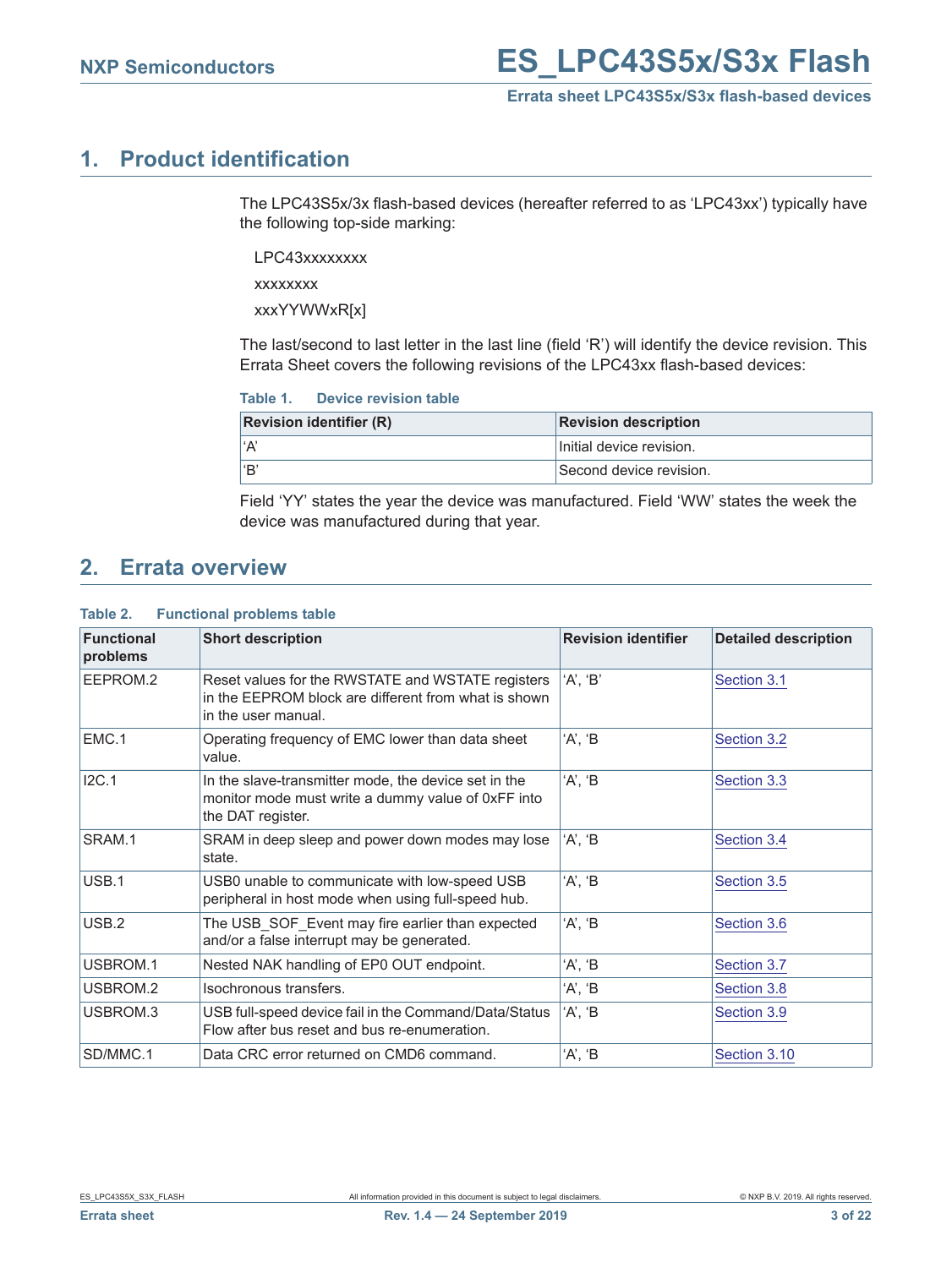#### **Table 2. Functional problems table** *…continued*

| <b>Functional</b><br>problems | <b>Short description</b>                                                                                                                    | <b>Revision identifier</b> | <b>Detailed description</b> |
|-------------------------------|---------------------------------------------------------------------------------------------------------------------------------------------|----------------------------|-----------------------------|
| RESET.1                       | Master Reset (MASTER RST) and M4 Reset<br>(M4 RST) are not functional.                                                                      | 'A', 'B                    | Section 3.11                |
| RESET <sub>2</sub>            | Loss of device functionality on reset via nRESET in<br>deep-sleep and power-down mode.                                                      | 'A'. 'B                    | Section 3.12                |
| RTC.1                         | The Real Time Clock (RTC) does not work reliably<br>when there is I/O switching activity on pins near to the<br>RTCX1 oscillator input pin. | $'A$ . $B$                 | Section 3.13                |

#### **Table 3. AC/DC deviations table**

| AC/DC<br>deviations | <b>Short description</b> | <b>Product version(s)</b> | Detailed description |
|---------------------|--------------------------|---------------------------|----------------------|
| ∣n/a                | n/a                      | n/a                       | n/a                  |

#### **Table 4. Errata notes table**

| <b>Errata notes</b> | <b>Short description</b> | <b>Revision identifier</b> | Detailed description |
|---------------------|--------------------------|----------------------------|----------------------|
| ∣n/a                | n/a                      | n/a                        | n/a                  |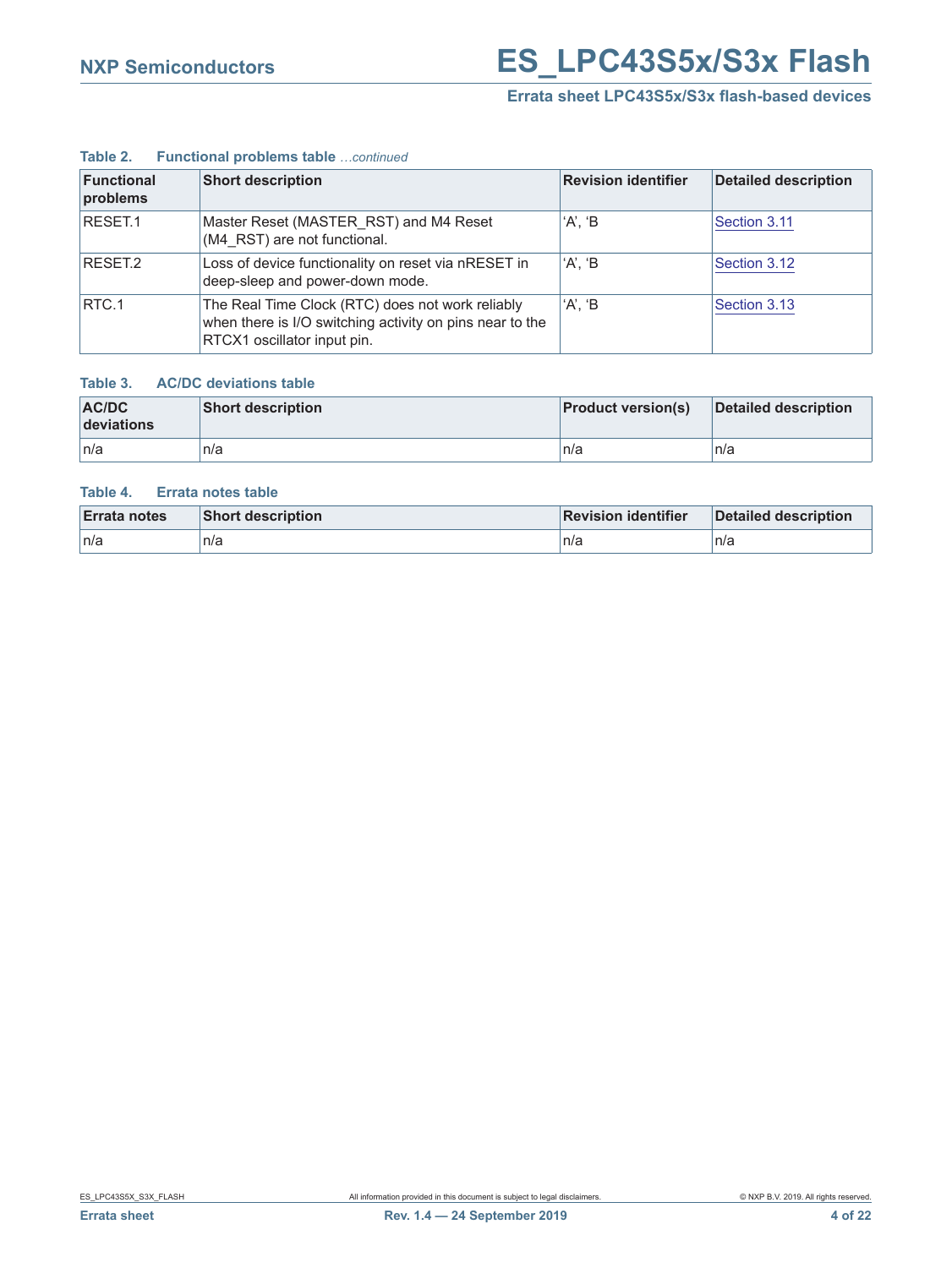### <span id="page-4-1"></span><span id="page-4-0"></span>**3. Functional problems detail**

#### **3.1 EEPROM.2**

#### **Introduction:**

A 16 kB EEPROM is available on these parts which operates up to 180 MHz. Registers in the EEPROM define the number of wait states that are applied to read and write operations on the device.

#### **Problem:**

The reset values for the RWSTATE and WSTATE registers in the EEPROM block are different from what is shown in the user manual.

#### **Table 5. Reset values for RWSTATE and WSTATE**

|                 | Reset value for Rev '-' parts | Reset value in the Users<br><b>Manual</b> |
|-----------------|-------------------------------|-------------------------------------------|
| <b>IRWSTATE</b> | 0000 0905                     | 10000 0E07                                |
| IWSTATE         | 0002 0602                     | 0004 0802                                 |

#### **Work-around:**

No work-around needed. Program the required values into the registers before using the EEPROM.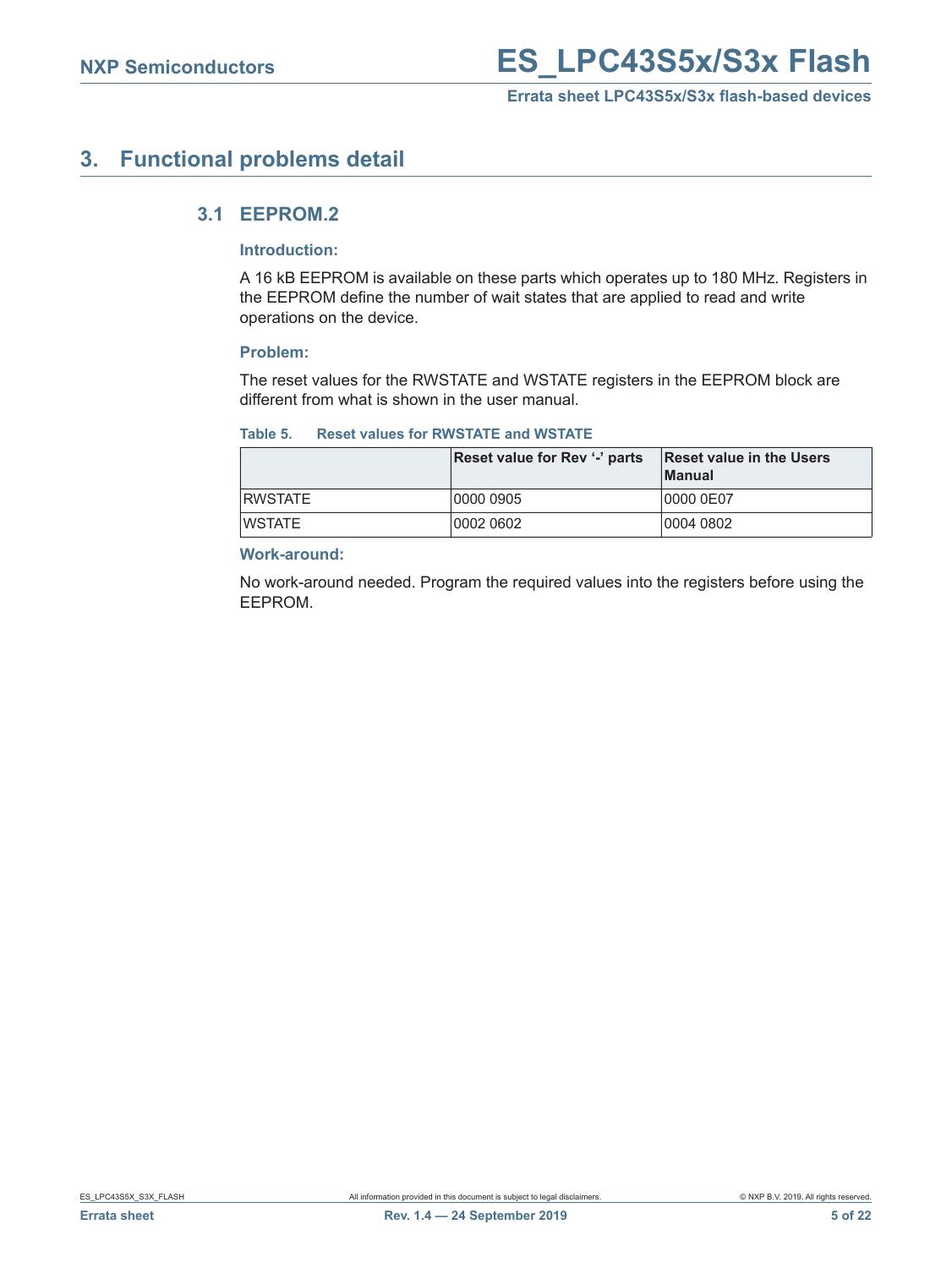#### <span id="page-5-0"></span>**3.2 EMC.1**

#### **Introduction:**

The LPC43Sxx parts contain an External Memory Controller (EMC) capable of interfacing to external SDRAM, SRAM, and asynchronous parallel flash memories. The EMC can be configured to operate at the processor core frequency (BASE\_M4\_CLOCK) or the core frequency divided by 2.

#### **Problem:**

For SDRAM, the electrical characteristic of the LQFP144 and LQFP208 packages limits the operating frequency of the EMC to a certain level, which is lower than the specified value in the data sheet. Choosing an SDRAM clock of 72MHz as the upper limit provides some safety margin. This frequency is either achieved by a core and EMC frequency of 72MHz, or by a 144MHz core and a 72MHz EMC frequency. However, SDRAM performance can vary depending on board design and layout.

#### **Work-around:**

There is no work-around.

The upper limit of the SDRAM clock frequency is highly dependent on the PCB layout and the quality of the power supply and de-coupling circuitry.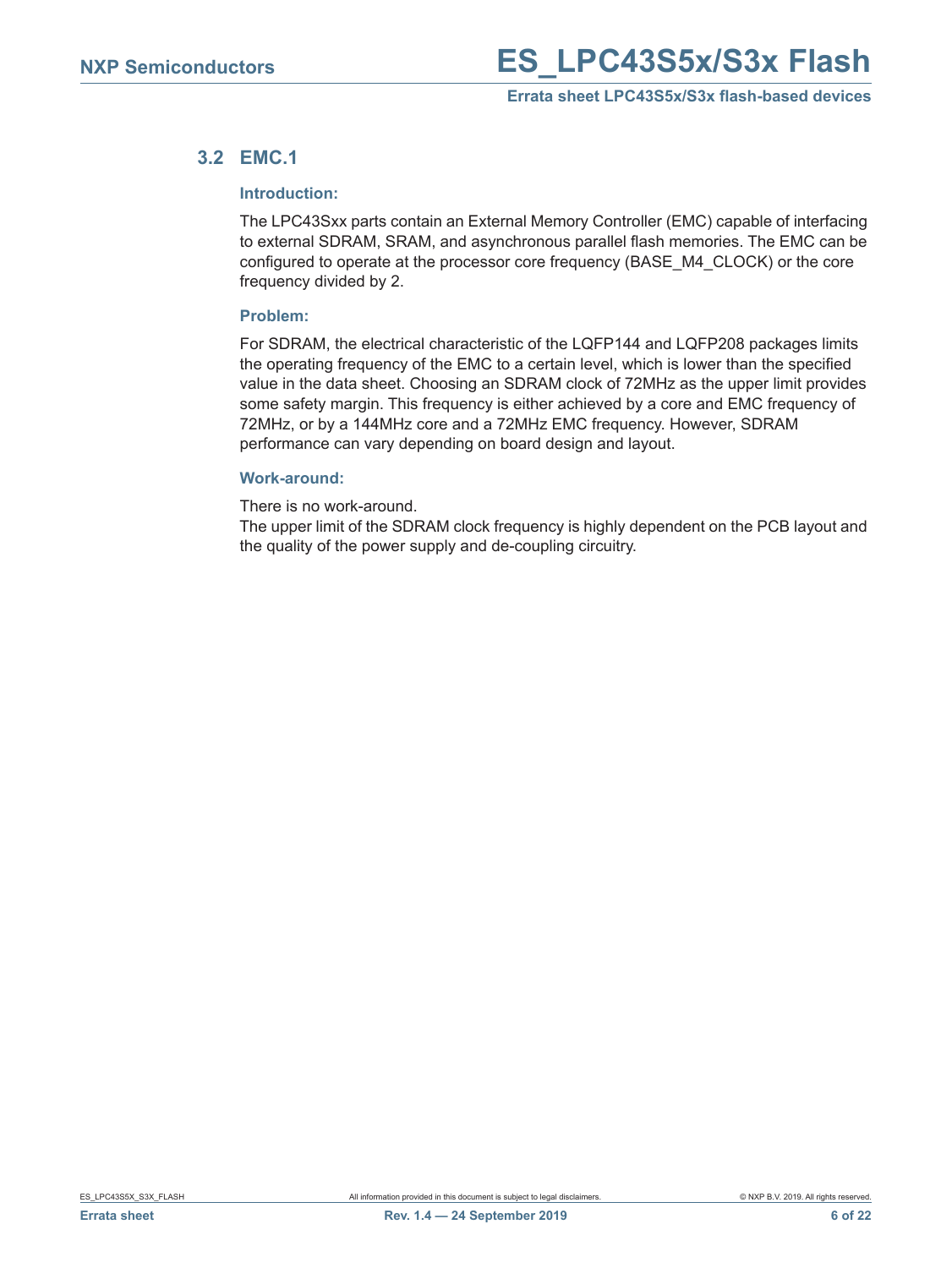#### <span id="page-6-0"></span>**3.3 I2C.1**

#### **Introduction:**

The I2C monitor allows the device to monitor the I2C traffic on the I2C bus in a non-intrusive way.

#### **Problem:**

In the slave-transmitter mode, the device set in the monitor mode must write a dummy value of 0xFF into the DAT register. If this is not done, the received data from the slave device will be corrupted. To allow the monitor mode to have sufficient time to process the data on the I2C bus, the device may need to have the ability to stretch the I2C clock. Under this condition, the I2C monitor mode is not 100% non-intrusive.

#### **Work-around:**

When setting the device in monitor mode, enable the ENA\_SCL bit in the MMCTRL register to allow clock stretching.

Software code example to enable the ENA\_SCL bit:

```
LPC I2C MMCTRL | = (1 \le 1); //Enable ENA SCL bit
```
In the I2C ISR routine, for the status code related to the slave-transmitter mode, write the value of 0xFF into the DAT register to prevent data corruption. In order to avoid stretching the SCL clock, the data byte can be saved in a buffer and processed in the Main loop. This ensures the SI flag is cleared as fast as possible.

Software code example for the slave-transmitter mode:

```
 case 0xA8: // Own SLA + R has been received, ACK returned 
 case 0xB0:
 case 0xB8: // data byte in DAT transmitted, ACK received
 case 0xC0: // (last) data byte transmitted, NACK received
 case 0xC8: // last data byte in DAT transmitted, ACK received
    DataByte = LPC_I2C->DATA_BUFFER;//Save data. Data can be process in Main loop
    LPC I2C->DAT = 0xFF; // Pretend to shift out 0xFF
    LPC I2C->CONCLR = 0x08; // clear flag SI
 break;
```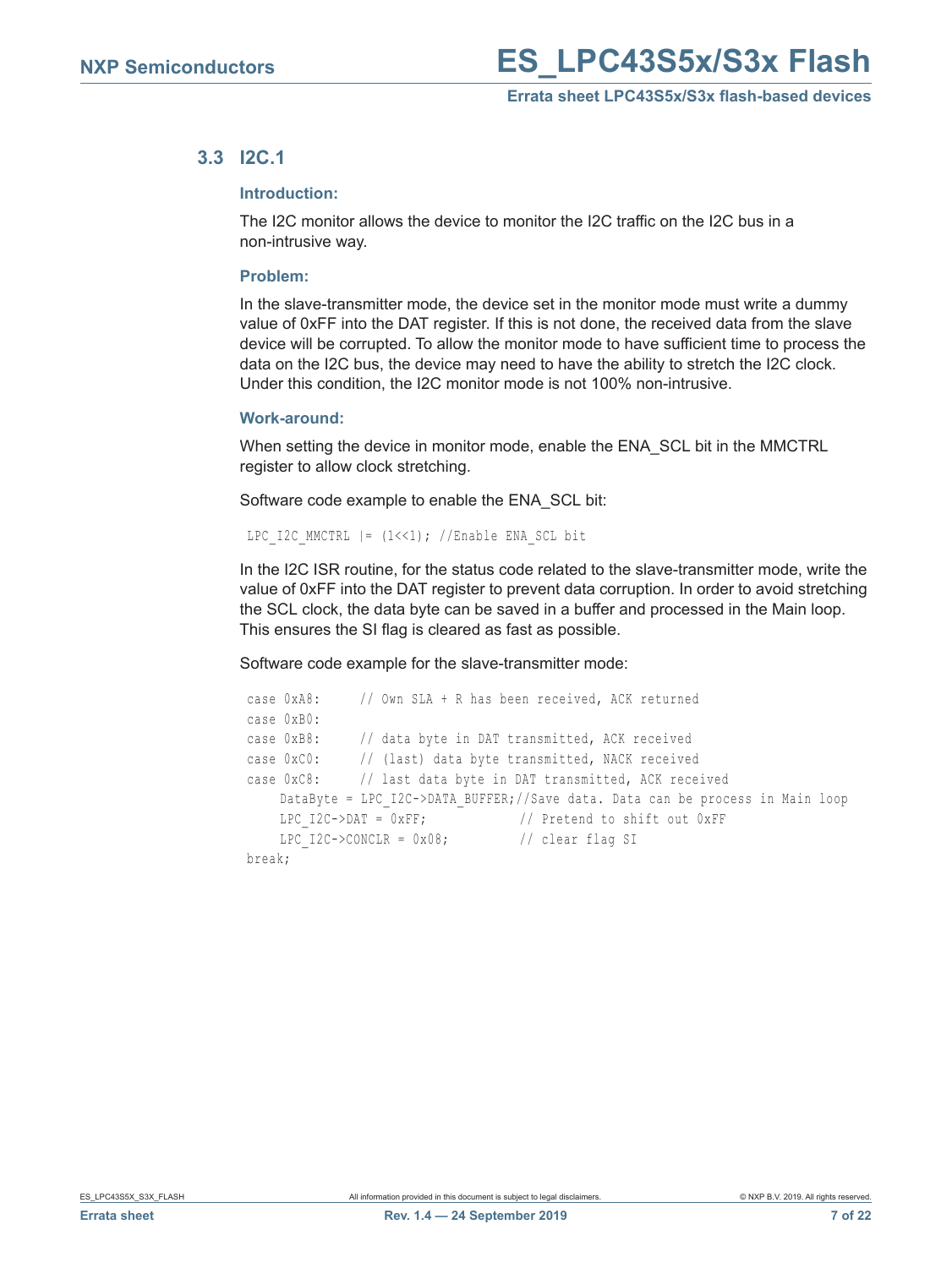#### <span id="page-7-0"></span>**3.4 SRAM.1**

#### **Introduction:**

SRAM state is retained in deep sleep and power down modes.

#### **Problem:**

Incorrect settings may lead to SRAM state retention loss over time and temperature. This can cause erratic behavior due to SRAM data loss after wake-up from deep sleep mode or power down mode.

#### **Work-around:**

Reserved register at 0x4004.3008 bits 17:16 should be set to 0x2 before entering deep sleep mode or power down mode.

```
#define CREG0_008 (0x40043008)
#define PD0 SLEEP0 MODE (0x4004201c)
#define PMC_PWR_DEEP_SLEEP_MODE 0x3F00AA
#define PMC_PWR_POWER_DOWN_MODE 0x3FFCBA
unsigned int regval;
// EXAMPLE 1:
regval = *((unsigned int *) CREG0 008);
regval | = (1 \lt\lt 17);regval \&= \sim (1 << 16);
*((unsigned int *) CREG0 008) = regval;
// prepare for entering deep sleep
*((unsigned int *) PD0_SLEEP0_MODE) = PMC_PWR_DEEP_SLEEP_MODE;
// enter deep sleep
\mathbb{L}wfi();
// EXAMPLE 2: 
reqval = *((unsigned int *) CREG0 008);
regval | = (1 \lt\lt 17);regval \&= \sim (1 << 16);
*((unsigned int *) CREG0 008) = regval;
// prepare for entering power down
*((unsigned int *) PD0_SLEEP0_MODE) = PMC_PWR_POWER_DOWN_MODE;
// enter power down
wfi();
```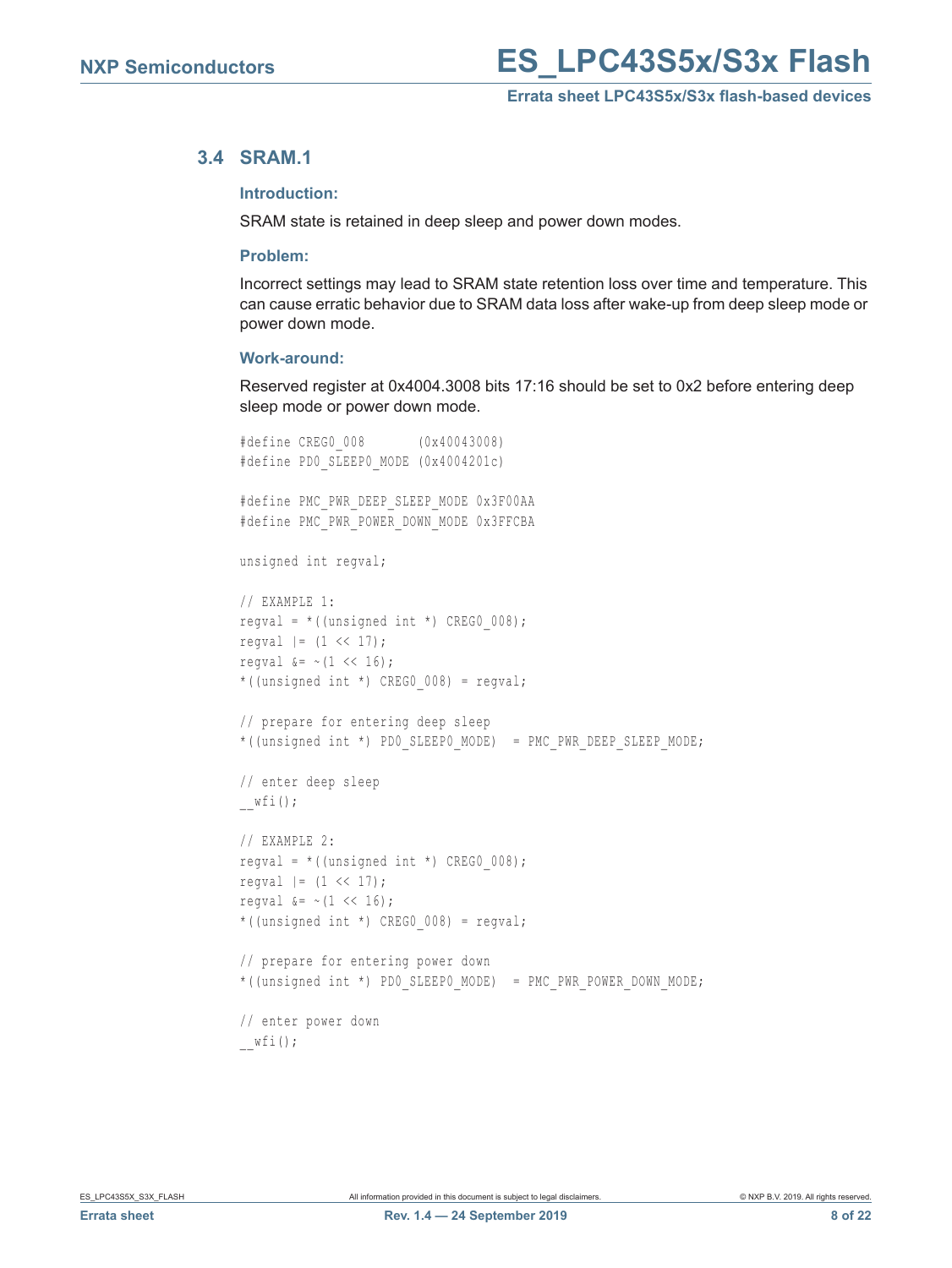#### <span id="page-8-0"></span>**3.5 USB.1**

#### **Introduction:**

The LPC43Sxx parts include two USB 2.0 controllers that can operate in host mode at high-speed. One of these controllers, USB0, contains an on-chip high-speed UTMI+ compliant transceiver (PHY) which supports high-speed, full-speed, and low-speed USB-compliant peripherals.

#### **Problem:**

The USB controller called USB0 is unable to communicate with a low-speed USB peripheral in host mode when there is a full-speed hub directly connected to the USB0 port and a low-speed peripheral is connected in the tree somewhere below this full-speed hub. Only USB0 has this problem; the other USB controller, USB1 does not.

#### **Work-around:**

There is no work-around for this problem. It is suggested that the low-speed USB peripheral is either connected directly to USB0 or a high-speed hub is placed between that peripheral and USB0.

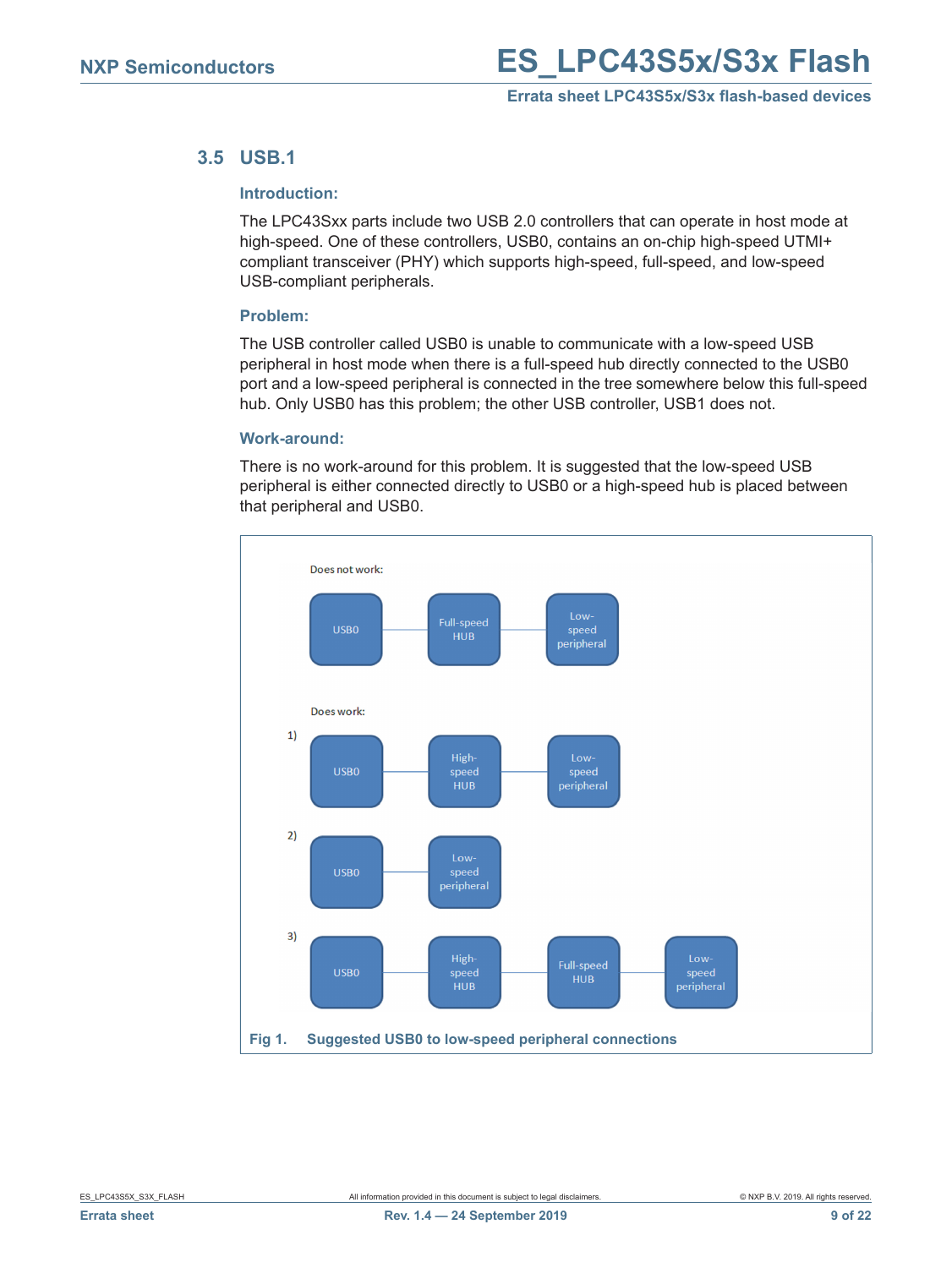#### <span id="page-9-0"></span>**3.6 USB.2**

#### **Introduction:**

The LPC43S5x flash-based devices contain an event handler for USB SOF detection from the host called the USB\_SOF\_Event. When it is enabled this event fires at the start of each USB frame, once per millisecond in full-speed mode or once per 125 microseconds in high-speed mode, and is synchronized to the USB bus.

#### **Problem:**

The USB\_SOF\_Event may fire earlier than expected and/or an additional (false) interrupt may be generated.

#### **Work-around:**

There is no work-around. The USB\_SOF\_Event cannot be used in full-speed and high-speed device mode in case the system needs an interrupt that is aligned with the incoming SOF tokens.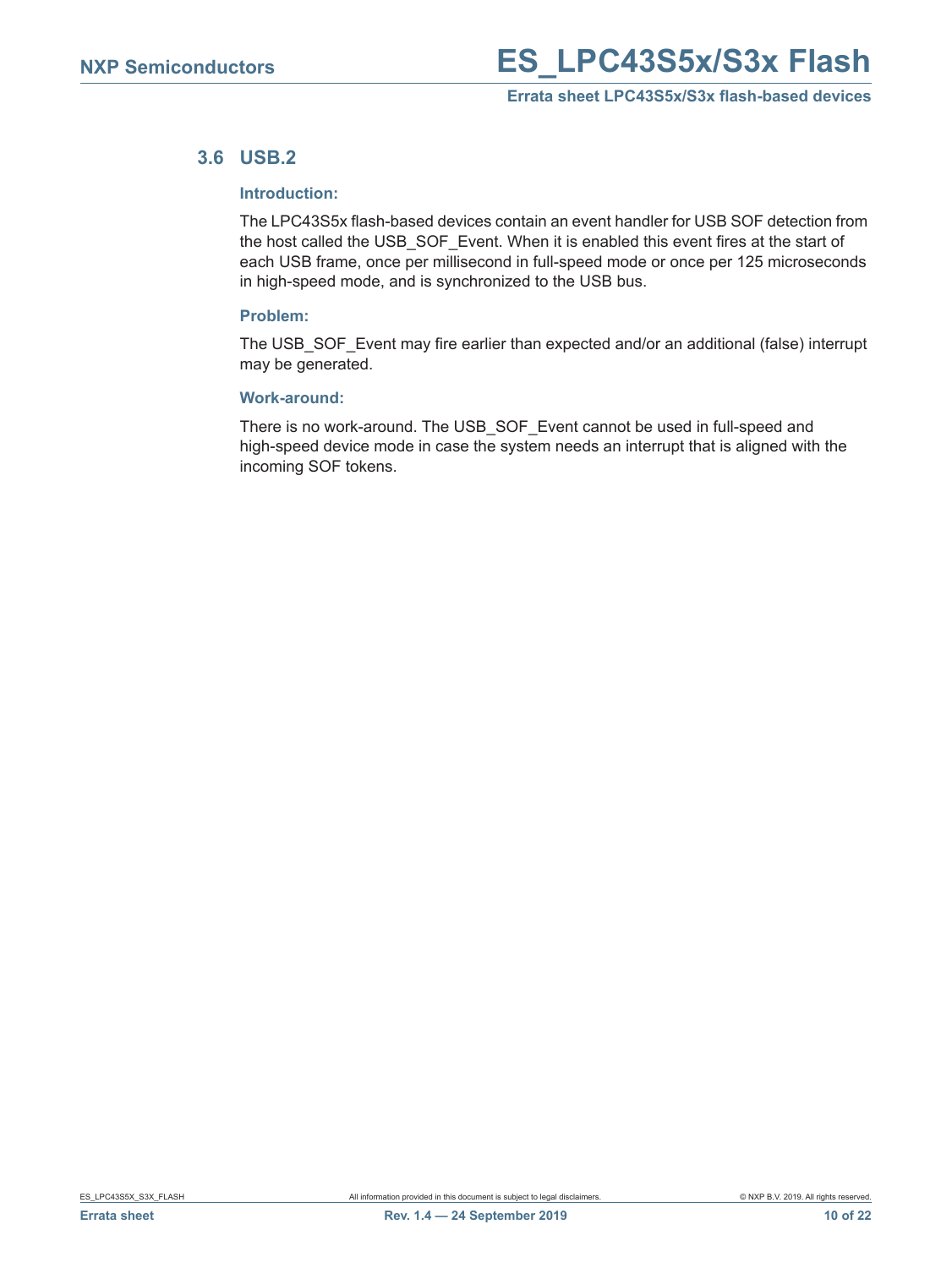#### <span id="page-10-0"></span>**3.7 USBROM.1**

#### **Introduction:**

The USB ROM drivers include a default endpoint 0 handler which acts on events generated by the USB controller as a result of traffic occurring over the control endpoint. The user has the option of overloading this default handler for the purpose of performing user specific processing of control endpoint traffic as required.

One of the actions the default endpoint 0 handler performs is to prepare the DMA engine for data transfer after the controller has sent out a NAK packet to the host controller. This is done in preparation for the arrival of the next OUT request received from the host.

#### **Problem:**

Due to a race condition there is the chance that a second NAK event will occur before the default endpoint0 handler has completed its preparation of the DMA engine for the first NAK event. This can cause certain fields in the DMA descriptors to be in an invalid state when the USB controller reads them, thereby causing a hang.

#### **Work-around:**

Override the default endpoint 0 handler to add checks for and prevents nested NAK event processing activity.

This is an example of how to do this:

```
// Endpoint 0 patch that prevents nested NAK event processing
static uint32 t g ep0RxBusy = 0; /* flag indicating whether EP0 OUT/RX buffer is
busy. */
static USB_EP_HANDLER_T g_Ep0BaseHdlr; /* variable to store the pointer to base EP0
handler */
/*----------------------------------------------------------------------------
 EP0_patch :
  *----------------------------------------------------------------------------*/
ErrorCode t EP0 patch(USBD HANDLE T hUsb, void* data, uint32 t event)
{
     switch (event) {
         case USB_EVT_OUT_NAK:
             if (g_ep0RxBusy) {
                 /* we already queued the buffer so ignore this NAK event. */
                 return LPC_OK;
             } else {
                /* Mark EPO RX buffer as busy and allow base handler to queue the
     buffer. */
                 g_ep0RxBusy = 1;
}
            break;
        case USB EVT SETUP: /* reset the flag when new setup sequence starts */
         case USB_EVT_OUT:
             /* we received the packet so clear the flag. */
            q ep0RxBusy = 0;
```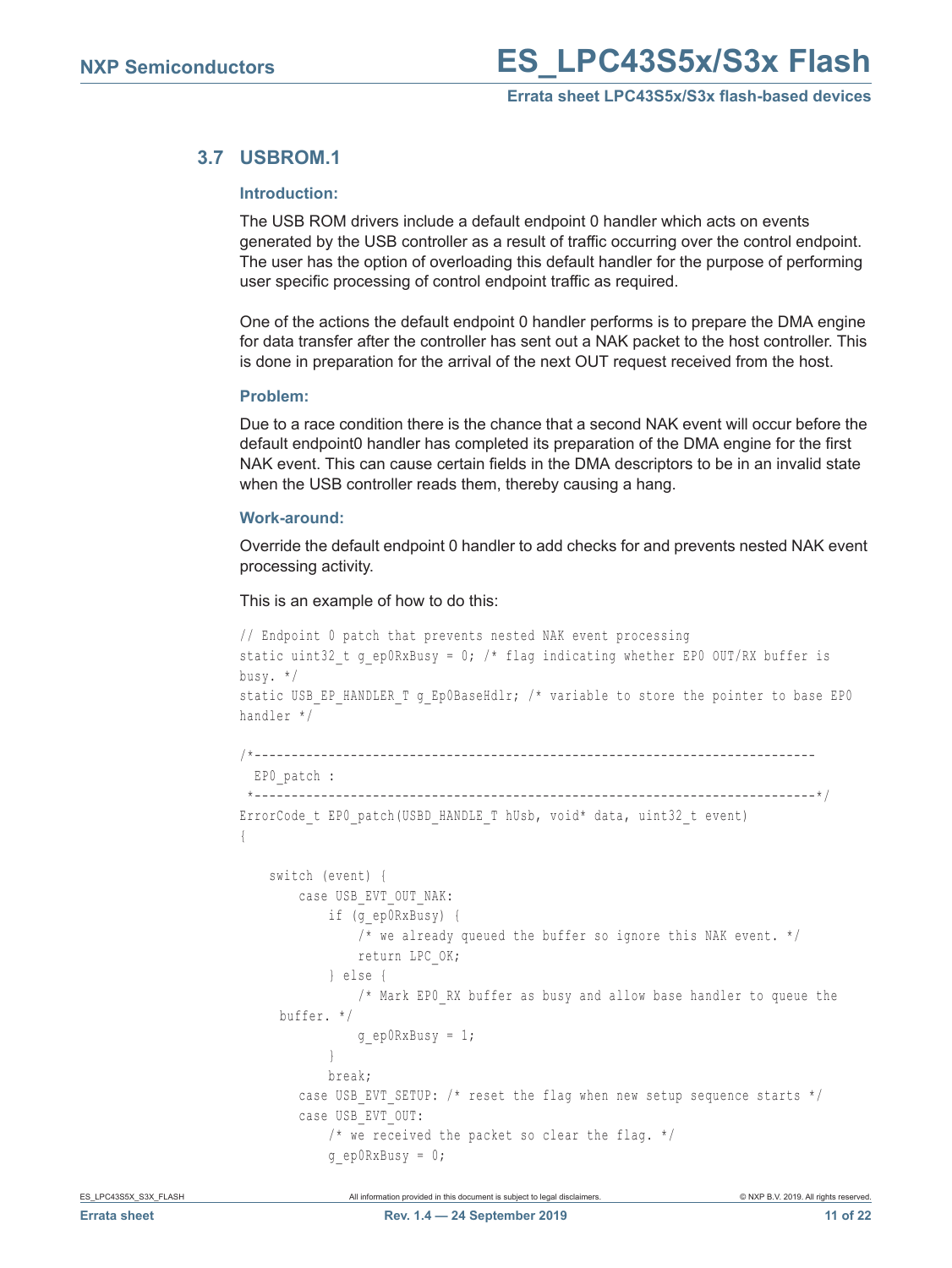## **NXP Semiconductors ES LPC43S5x/S3x Flash**

#### **Errata sheet LPC43S5x/S3x flash-based devices**

```
 break;
     }
    return q Ep0BaseHdlr(hUsb, data, event);
}
// Install the endpoint 0 patch immediately after USB initialization via the 
     hw->Init() call.
*----------------------------------------------------------------------------
 usbd init: usb subsystem init routine
*----------------------------------------------------------------------------*/
ErrorCode_t usbd_init (void) 
{
   USBD API INIT PARAM T usb param;
   USB_CORE_DESCS_T_desc;
   ErrorCode t ret = LPC OK;
   USB_CORE_CTRL_T* pCtrl;
…
    /* USB Initialization */
     ret = USBD_API->hw->Init(&g_AdcCtrl.hUsb, &desc, &usb_param); 
    if (ret == LPC OK) {
         /* register EP0 patch */
       pCtrl= (USB CORE CTRL T*)g AdcCtrl.hUsb; /* convert the handle to control
     structure */
        g Ep0BaseHdlr = pCtrl->ep event_hdlr[0]; /* retrieve the default EPO_OUT
     handler */
        pCtrl->ep_event_hdlr[0] = EP0_patch; /* set our patch routine as EP0_OUT
     handler */
….
 }
….
 return LPC_OK;
}
```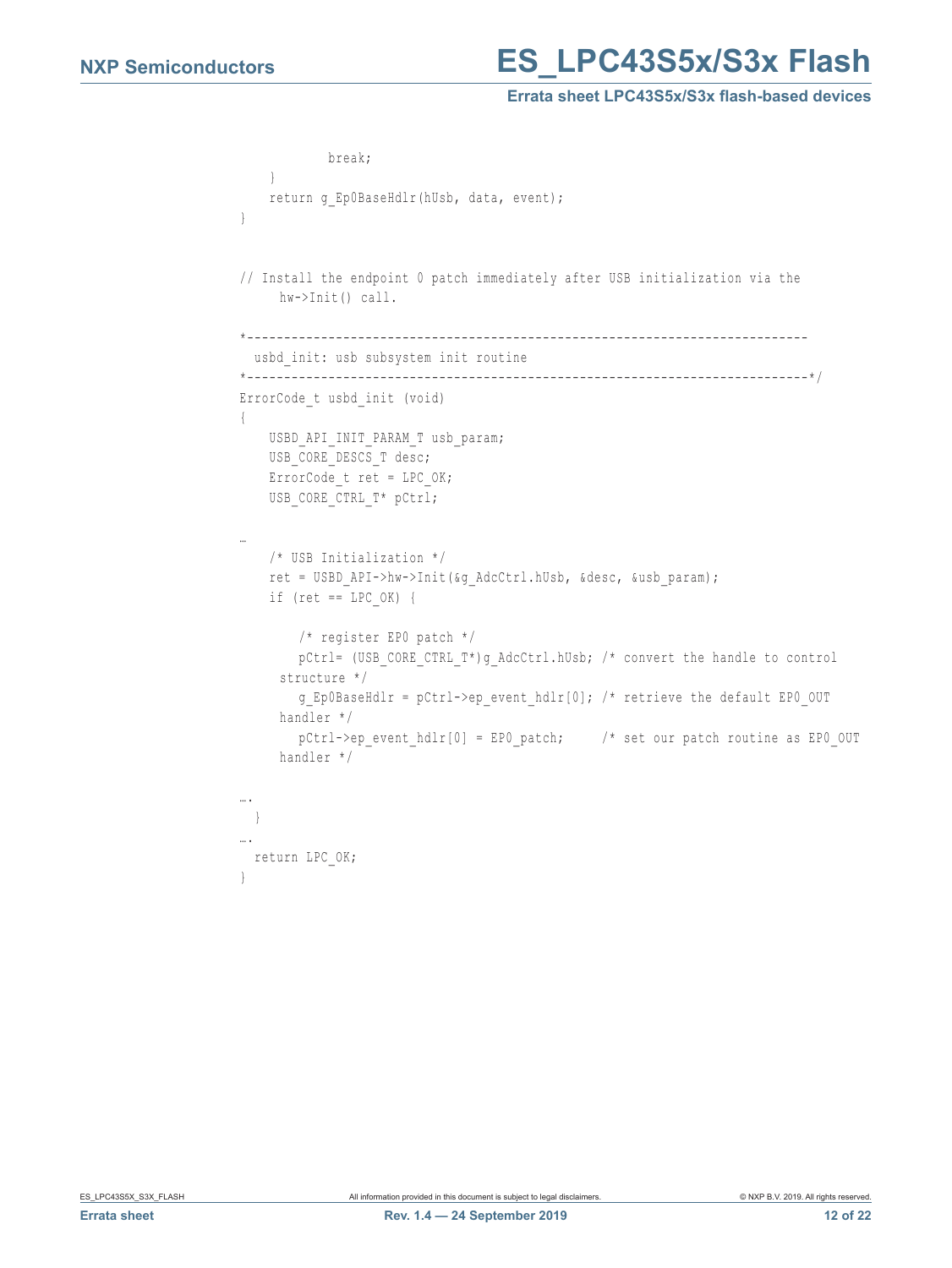#### <span id="page-12-0"></span>**3.8 USBROM.2**

#### **Introduction:**

The USB ROM drivers configure and manage data structures used by the USB controller's DMA engine to move data between the controller's internal fifos and system memory. The configuration of these data structures are based on many parameters including the type of transfer, control, bulk, interrupt, or isochronous, that is to be performed. These data structures reside in system RAM on a 2 kB boundary and are pointed to by the ENDPOINTLISTADDR register.

#### **Problem:**

The USB ROM drivers incorrectly configures the Endpoint Capabilities/Characteristics field of the device Queue Head (dQH) structure for isochronous endpoints. Specifically, the MULT member is set to 0 and the ZLT member is set to 1. Also if the maximum size of isochronous packets are 1024 bytes the Max\_packet\_length member will be set to 0. For any other packet size this member is set correctly.

#### **Work-around:**

To use isochronous transfers with the USB ROM drivers the Endpoint Capabilities/Characteristics field must be correctly configured for that endpoint's device Queue Head structure. The USB ROM driver always sets this field (incorrectly) when the host sends a Set Interface control packet and then it calls the USB Interface Event callback routine, so the field must be set with the proper value in this callback routine.

This is the device Queue Head structure:

```
typedef volatile struct
{
 volatile uint32 t cap;
 volatile uint32 t curr dTD;
  volatile uint32 t next dTD;
  volatile uint32 t total bytes;
  volatile uint32_t buffer0;
   volatile uint32_t buffer1;
  volatile uint32 t buffer2;
  volatile uint32 t buffer3;
 volatile uint32 t buffer4;
   volatile uint32_t reserved;
 volatile uint32 t setup[2];
  volatile uint32 t gap[4];
} DQH_T;
```
This is an Interface Event callback routine:

```
ErrorCode t USB Interface Event (USBD HANDLE T hUsb)
{
     USB CORE CTRL T* pCtrl = (USB CORE CTRL T*)hUsb;
     uint16 t wIndex = pCtrl->SetupPacket.wIndex.W; // Interface number
     uint16 t wValue = pCtrl->SetupPacket.wValue.W; // Alternate setting number
     if (wIndex == isochronous interface number &\& wValue == 1)
\sim \sim \sim \sim
```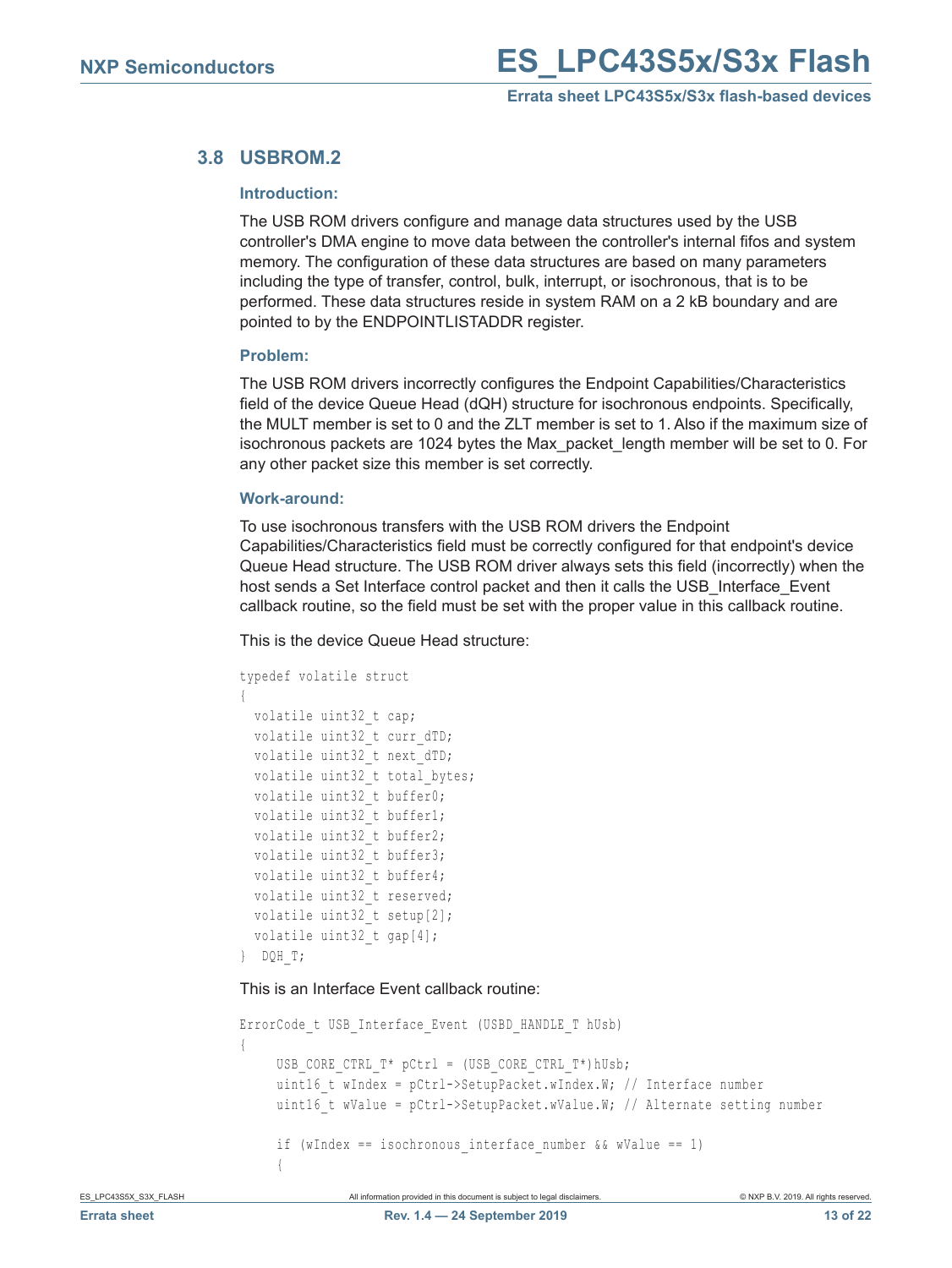## **NXP Semiconductors ES LPC43S5x/S3x Flash**

#### **Errata sheet LPC43S5x/S3x flash-based devices**

```
 DQH_T* ep_QH = *(DQH_T**)0x40006158; // ENDPOINTLISTADDR register
           int QH idx = ((endpoint address & 0x0F) \langle < 1) + 1;
           ep QH[QH idx].cap = ((packets executed per transaction descriptor << 30) |
     (maximum packet size << 16));
      }
  return LPC_OK;
}
```
The value of isochronous\_interface\_number should correspond to the interface number in the USB descriptor that holds the isochronous endpoint you wish to use.

The value of maximum\_packet\_size should correspond to the wMaxPacketSize member of the isochronous endpoint descriptor

The value of endpoint\_address should correspond to the bEndpointAddress member of the isochronous endpoint descriptor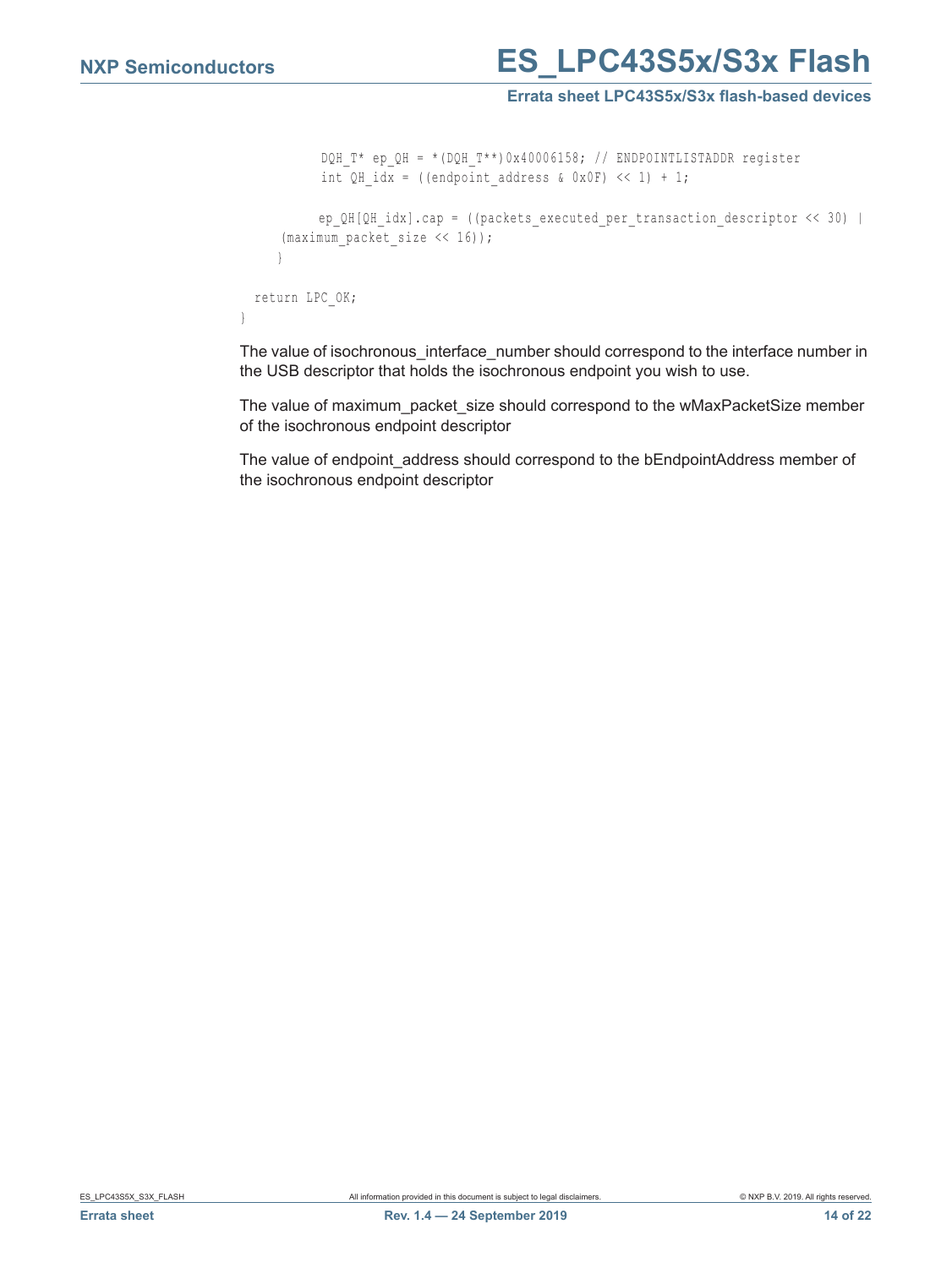### <span id="page-14-0"></span>**3.9 USBROM.3**

#### **Introduction:**

The LPC43S5x device family includes a USB full-speed interface that can operate in device mode and also, includes USB ROM based drivers. A Bulk-Only Protocol transaction begins with the host sending a CBW to the device and attempting to make the appropriate data transfer (In, Out or none). The device receives the CBW, checks and interprets it, attempts to satisfy the request of the host, and returns status via a CSW.

#### **Problem:**

When the device fails in the Command/Data/Status Flow, and the host does a bus reset / bus re-enumeration without issuing a Bulk-Only Mass Storage Reset, the USB ROM driver does not re-initialize the MSC variables. This causes the device to fail in the Command/Data/Status Flow after the bus reset / bus re-enumeration.

#### **Work-around:**

Implement the following software work-around to re-initialize the MSC variables in the USBD stack.

```
void *g_pMscCtrl;
ErrorCode t mwMSC Reset workaround (USBD HANDLE T hUsb)
{
((USB_MSC_CTRL_T *)g_pMscCtrl)->CSW.dSignature = 0;
     ((USB_MSC_CTRL_T *)g_pMscCtrl)->BulkStage = 0;
     return LPC_OK;
}
ErrorCode t mscDisk init(USBD_HANDLE_T hUsb, USB_CORE_DESCS_T *pDesc,
     USBD_API_INIT_PARAM_T *pUsbParam)
{ USBD_MSC_INIT_PARAM_T msc_param;
     ErrorCode t ret = LPC OK;
     memset((void *) &msc_param, 0, sizeof(USBD_MSC_INIT_PARAM_T));
     msc_param.mem_base = pUsbParam->mem_base;
     msc_param.mem_size = pUsbParam->mem_size;
     q pMscCtrl = (void *) msc param.mem base;
     ret = USBD_API->msc->init(hUsb, &msc_param);
     /* update memory variables */
     pUsbParam->mem_base = msc_param.mem_base;
     pUsbParam->mem_size = msc_param.mem_size;
```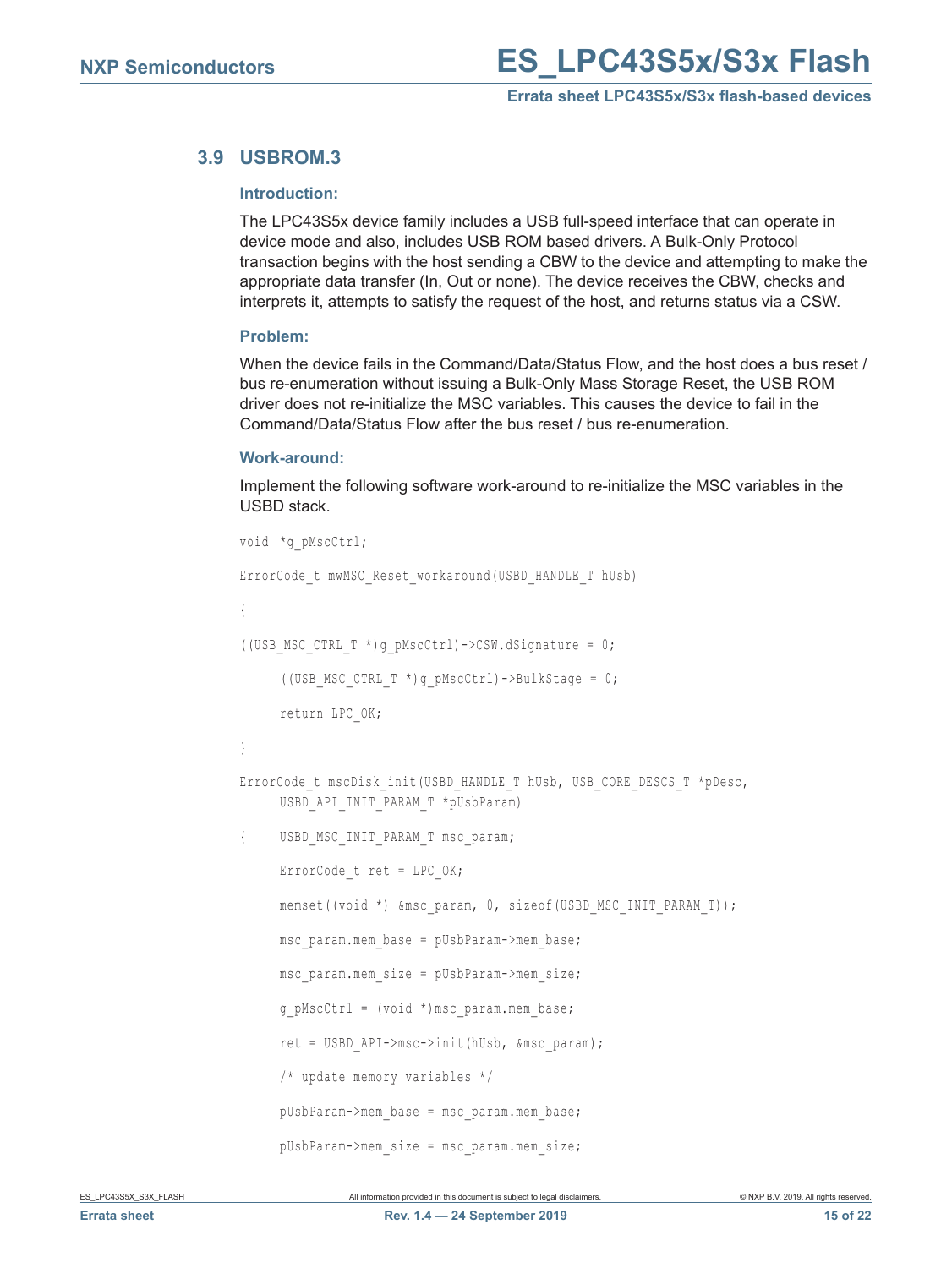## **NXP Semiconductors ES LPC43S5x/S3x Flash**

#### **Errata sheet LPC43S5x/S3x flash-based devices**

```
return ret;
}
     usb_param.USB_Reset_Event = mwMSC_Reset_workaround;
     ret = USBD_API->hw->Init(&g_hUsb, &desc, &usb_param);
```
#### <span id="page-15-0"></span>**3.10 SD/MMC.1**

#### **Introduction:**

The LPC43Sxx parts have the SD/MMC interface. After power up, the SD memory card is in the default speed mode, and by using the Switch Function command (CMD6), the Version 1.10 and higher SD memory cards can be placed in High-Speed mode. In response to the CMD6 command, the SD card returns a 512-bit block of data containing the available features and actual settings. The SDIO interface is setup for 4-bit data and therefore, the 512 bits are returned on the four data lines in 128 clocks followed by 16 clocks of CRC data.

#### **Problem:**

The CMD6 returned status block always gets a data CRC error although the status data is correct. The data CRC error prevents the switching of SD memory card from the default mode to High-Speed mode.

#### **Work-around:**

To capture the 512 bits of data and CRC data, the DMA buffer length and SD/MMC BYTCNT are increased to 72 and then the CRC is calculated in software. If the CRC is correct for all four data lines, the error is cleared.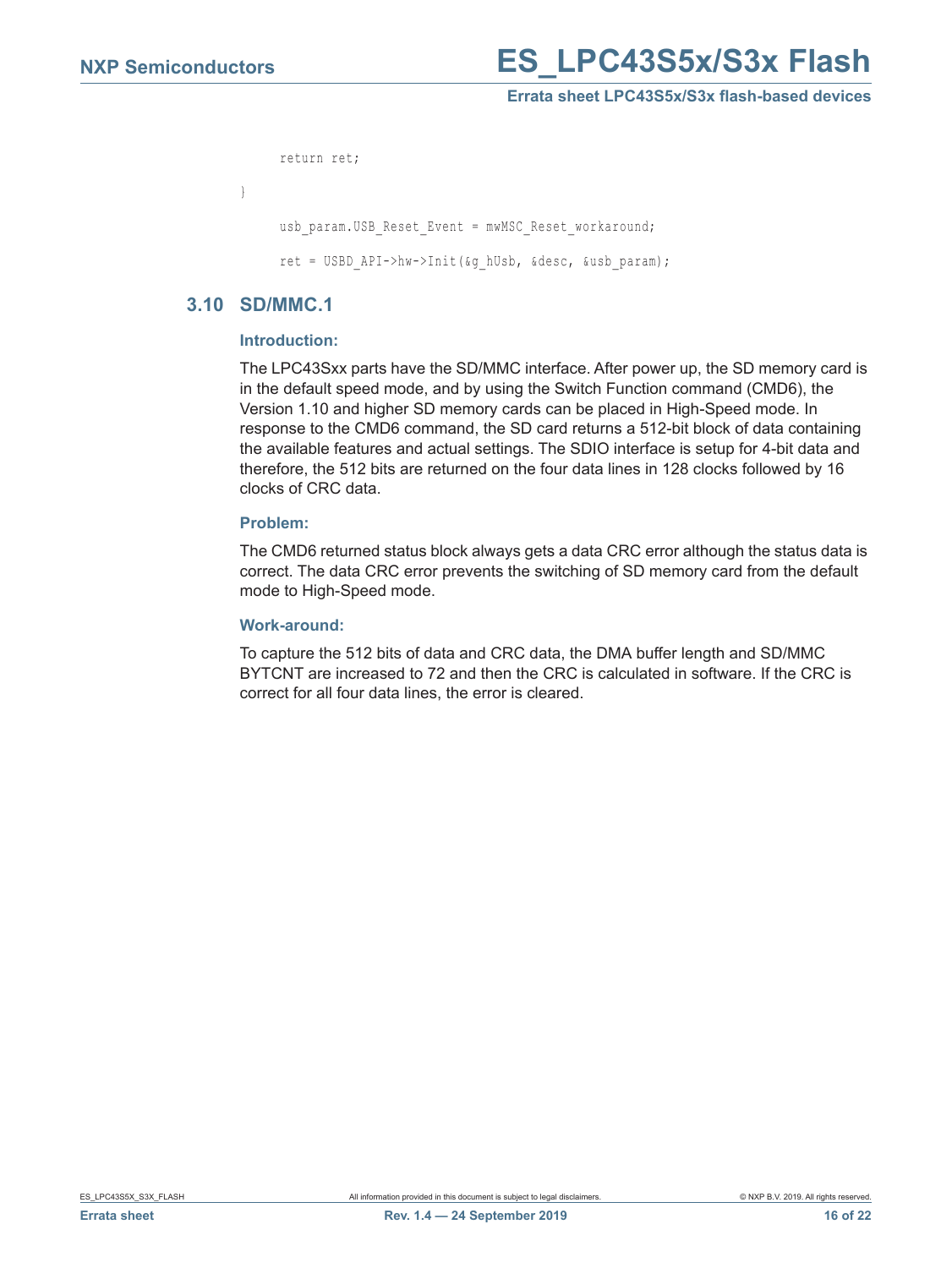#### <span id="page-16-0"></span>**3.11 RESET.1**

#### **Introduction:**

The LPC43Sxx parts contain a Reset Generation Unit (RGU) that generates various resets; Core Reset (CORE\_RST), Peripheral Reset (PERIPH\_RST), Master Reset (MASTER\_RST), and M4 Reset (M4\_RST).

#### **Problem:**

On the LPC43Sxx, MASTER\_RST and M4\_RST are not functional.

#### **Work-around:**

There is no work-around. To reset the entire chip use the CORE\_RST instead of using MASTER\_RST or M4\_RST.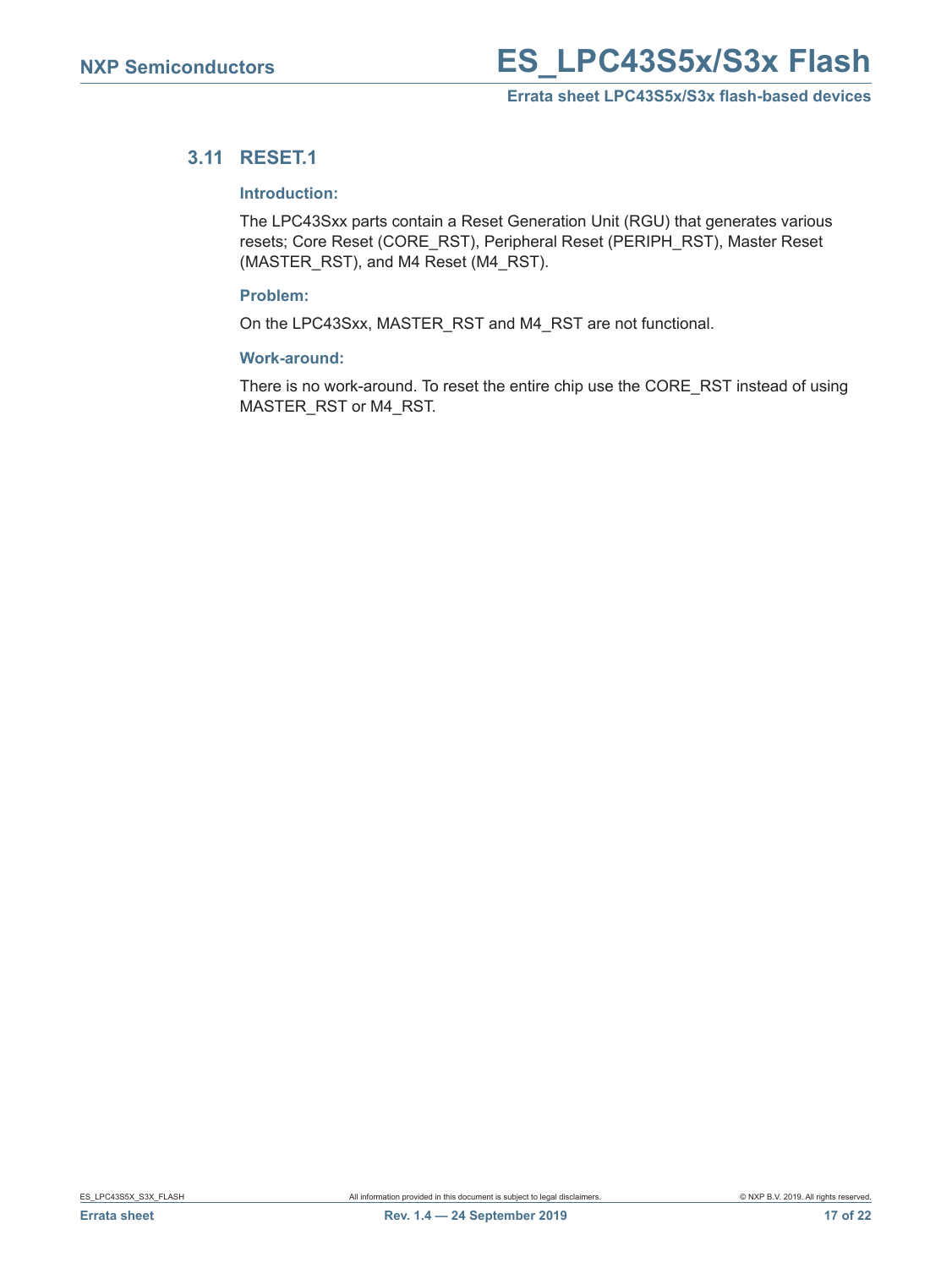### <span id="page-17-0"></span>**3.12 RESET.2**

#### **Introduction:**

The LPC43Sxx devices are initialized after a reset. If a reset occurs via nRESET pin when the part is in deep-sleep or power-down mode, the initialization state of the device may be erroneous and some functionality of the device may be lost.

#### **Problem:**

When the part is in deep-sleep or power-down mode and if an external reset occurs via nRESET pin being activated, as the part comes out of reset, the reset state of some functional blocks may be incorrect. This may result in loss of functionality of the device. The actual functionality lost may vary from part to part depending on the erroneous reset state of the functional blocks. The possible affected blocks are: Ethernet, LCD controller, CAN0, CAN1, USB0, USB1, SGPIO, AES, Cortex-M0 coprocessor and Cortex-M0 subsystem (if present), 12-bit ADC, SRAM size at 0x2000 0000 may change to 16 kB, SRAM size at 0x2000 8000 may change to 0 kB, and SRAM size at 0x2000 C000 may change to 0 kB.

#### **Work-around:**

There are two possible work-arounds:

- 1. In the application software, before initializing peripherals, the code should assert a soft reset using the following steps:
	- a. Read the value in power-down modes register (PD0\_SLEEP0\_MODE).
	- b. If the value in the PD0\_SLEEP0\_MODE0 register represents deep-sleep mode or power-down mode, then the user should check if a reset event occurred on the nRESET pin (bit '19' in the Event Status register).
	- c. If the reset event occurred, the software should set the PD0\_SLEEP0\_MODE register to deep power-down mode and assert a soft reset using the CORE\_RST (bit '0' in the RESET CTRL0 register).

```
/* Check if wake up event happens in deep Sleep or power Down mode */
```

```
if((LPC_PMC->PD0_SLEEP0_MODE == PMC_PWR_DEEP_SLEEP_MODE)
```

```
|| (LPC_PMC->PD0_SLEEP0_MODE == PMC_PWR_POWER_DOWN_MODE))
```

```
\{
```
}

```
/* Check if the wake up event is due to nRESET pin in Event router */
if(LPC_EVRT->STATUS & (1<<19))
{
     /* Set power state in PMC */
     LPC_PMC->PD0_SLEEP0_MODE = PMC_PWR_DEEP_POWER_DOWN_MODE;
     /* Set CORE_RST in RGU */
     LPC RGU->RESET CTRL0 = (1 \le 0);}
```
2. To initialize the device correctly, assert a second external reset signal to the nRESET pin after 20  $\mu$ s from the first reset.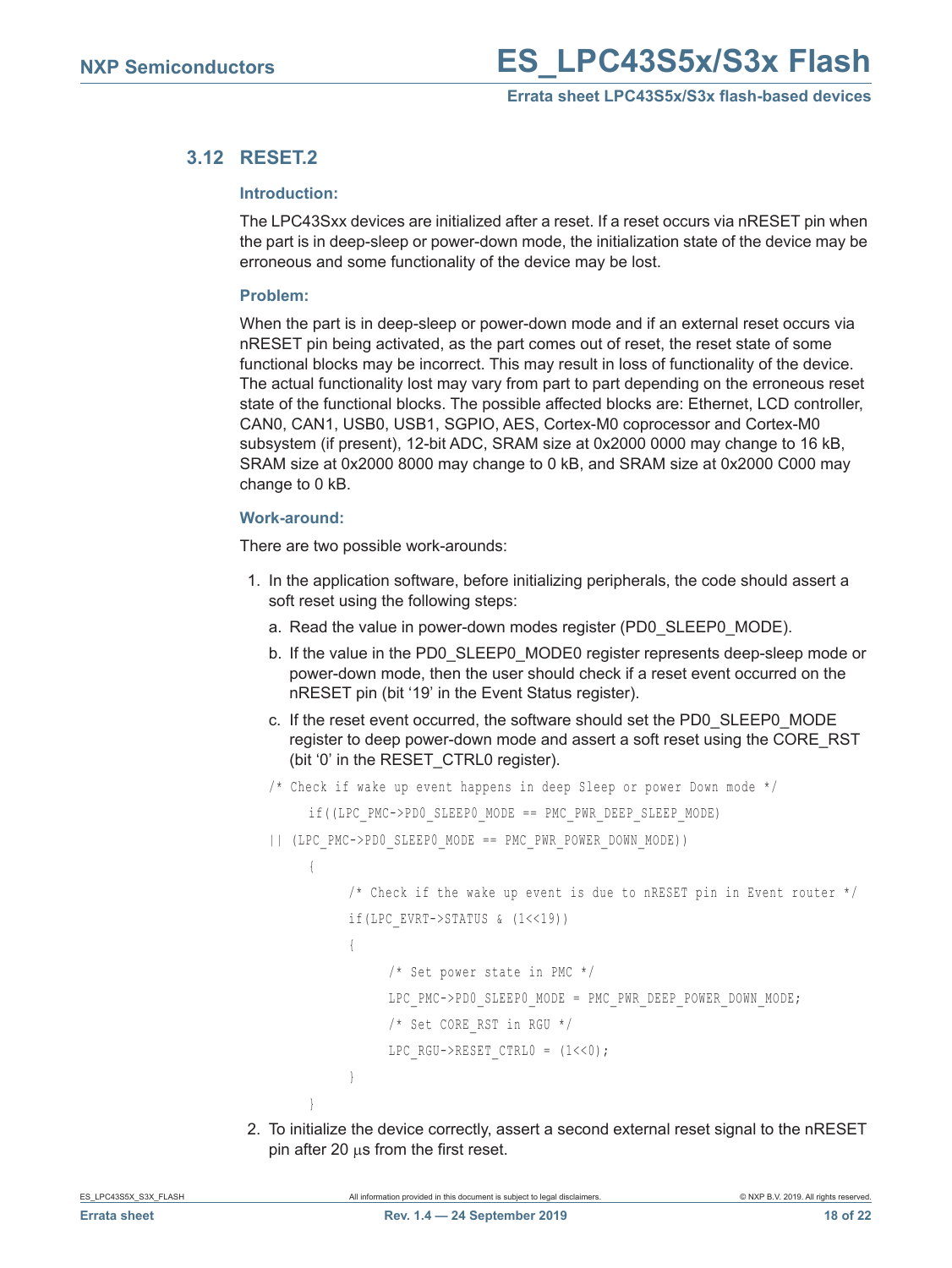#### <span id="page-18-0"></span>**3.13 RTC.1**

#### **Introduction:**

The Real Time Clock (RTC) is a set of counters for maintaining a time base when system power is off, and optionally when it is on. The RTC block is designed to consume very little power, using an external 32.768 kHz crystal to generate a 1 Hz internal time reference. The RTC is powered by its own power supply pin, VBAT.

#### **Problem:**

On the LPC43Sxx devices, when there is I/O switching activity on pins close to the RTCX1 pin, the RTC does not work reliably due to noise coupling into the 32.768 kHz oscillator circuit design. This results in additional (spurious) clock cycles for the counters and therefore in a time shift of the RTC.

On the LQFP144 package, I/O switching activity on pins P3\_7 (pin number 123) and P3\_8 (pin number 124) can cause noise coupling into the RTCX1 oscillator input pin (pin number 125).

On the LQFP208 package, I/O switching activity on pins PB\_4 (pin number 180) and PB 5 (pin number 181) can cause noise coupling into the RTCX1 oscillator input pin (pin number 182).

#### **Work-around:**

- 1. For both LQFP packages, the pins adjacent to RTCX1 can be avoided since the functions on these pins are multiplexed on other pins. However, if using the SPIFI interface with the LQFP144 package, there are no alternative pins which have SPIFI functions. In that case, apply work-around 2.
- 2. If an on-chip 32.768 kHz oscillator is used, the RTCX1 pin will be sensitive to noise from the adjacent pins. Use an external 32.768 kHz clock source (from a host system or from an external oscillator) as an input to the RTCX1 pin to avoid noise coupling. This work-around is valid for both LQFP package types. See the application information section in the data sheet for more information on using an external clock.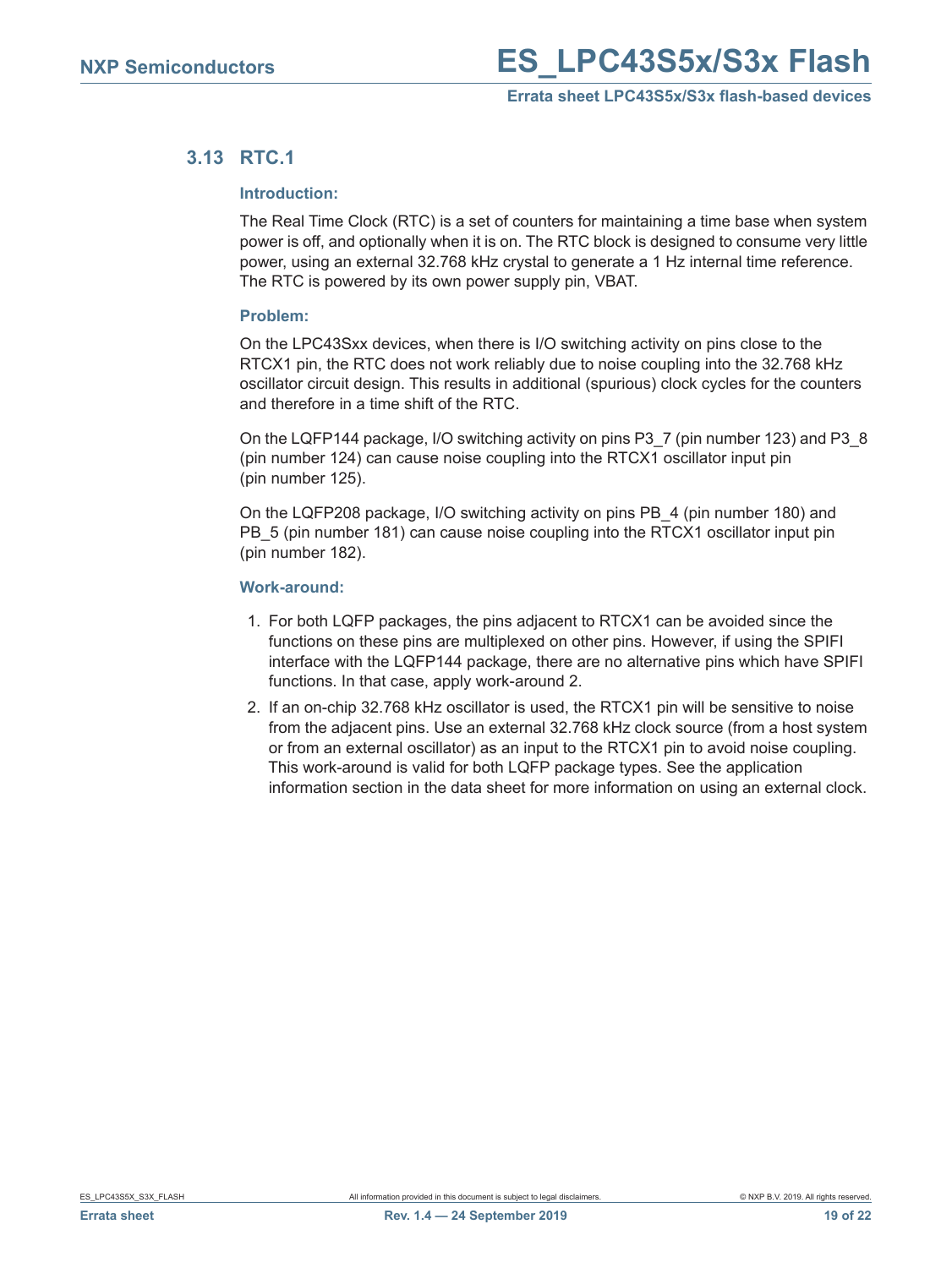## **NXP Semiconductors ES\_LPC43S5x/S3x Flash**

**Errata sheet LPC43S5x/S3x flash-based devices**

## <span id="page-19-0"></span>**4. AC/DC deviations detail**

N/A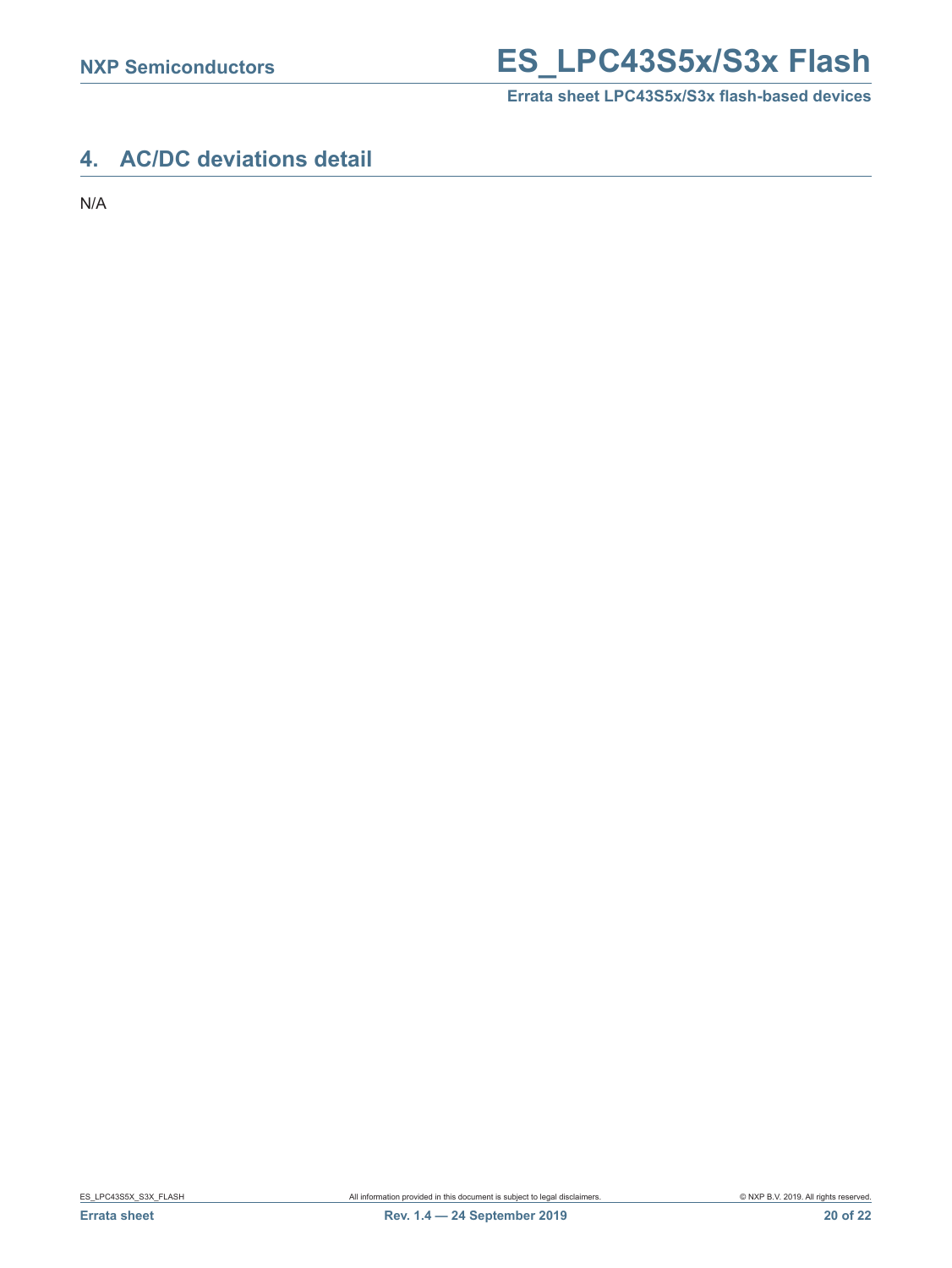## <span id="page-20-0"></span>**5. Legal information**

#### <span id="page-20-1"></span>**5.1 Definitions**

**Draft —** The document is a draft version only. The content is still under internal review and subject to formal approval, which may result in modifications or additions. NXP Semiconductors does not give any representations or warranties as to the accuracy or completeness of information included herein and shall have no liability for the consequences of use of such information.

### <span id="page-20-2"></span>**5.2 Disclaimers**

**Limited warranty and liability —** Information in this document is believed to be accurate and reliable. However, NXP Semiconductors does not give any representations or warranties, expressed or implied, as to the accuracy or completeness of such information and shall have no liability for the consequences of use of such information. NXP Semiconductors takes no responsibility for the content in this document if provided by an information source outside of NXP Semiconductors.

In no event shall NXP Semiconductors be liable for any indirect, incidental, punitive, special or consequential damages (including - without limitation - lost profits, lost savings, business interruption, costs related to the removal or replacement of any products or rework charges) whether or not such damages are based on tort (including negligence), warranty, breach of contract or any other legal theory.

Notwithstanding any damages that customer might incur for any reason whatsoever, NXP Semiconductors' aggregate and cumulative liability towards customer for the products described herein shall be limited in accordance with the *Terms and conditions of commercial sale* of NXP Semiconductors.

**Right to make changes — NXP Semiconductors reserves the right to make** changes to information published in this document, including without limitation specifications and product descriptions, at any time and without notice. This document supersedes and replaces all information supplied prior to the publication hereof.

**Suitability for use —** NXP Semiconductors products are not designed, authorized or warranted to be suitable for use in life support, life-critical or safety-critical systems or equipment, nor in applications where failure or malfunction of an NXP Semiconductors product can reasonably be expected to result in personal injury, death or severe property or environmental damage. NXP Semiconductors and its suppliers accept no liability for inclusion and/or use of NXP Semiconductors products in such equipment or applications and therefore such inclusion and/or use is at the customer's own risk.

**Applications —** Applications that are described herein for any of these products are for illustrative purposes only. NXP Semiconductors makes no representation or warranty that such applications will be suitable for the specified use without further testing or modification.

Customers are responsible for the design and operation of their applications and products using NXP Semiconductors products, and NXP Semiconductors accepts no liability for any assistance with applications or customer product design. It is customer's sole responsibility to determine whether the NXP Semiconductors product is suitable and fit for the customer's applications and products planned, as well as for the planned application and use of

customer's third party customer(s). Customers should provide appropriate design and operating safeguards to minimize the risks associated with their applications and products.

NXP Semiconductors does not accept any liability related to any default, damage, costs or problem which is based on any weakness or default in the customer's applications or products, or the application or use by customer's third party customer(s). Customer is responsible for doing all necessary testing for the customer's applications and products using NXP Semiconductors products in order to avoid a default of the applications and the products or of the application or use by customer's third party customer(s). NXP does not accept any liability in this respect.

**Export control —** This document as well as the item(s) described herein may be subject to export control regulations. Export might require a prior authorization from competent authorities.

### <span id="page-20-3"></span>**5.3 Trademarks**

Notice: All referenced brands, product names, service names and trademarks are the property of their respective owners.

Please be aware that important notices concerning this document and the product(s) described herein, have been included in section 'Legal information'.

#### **© NXP B.V. 2019. All rights reserved.**

For more information, please visit: http://www.nxp.com For sales office addresses, please send an email to: salesaddresses@nxp.com

**Date of release: 24 September 2019 Document identifier: ES\_LPC43S5X\_S3X\_FLASH**